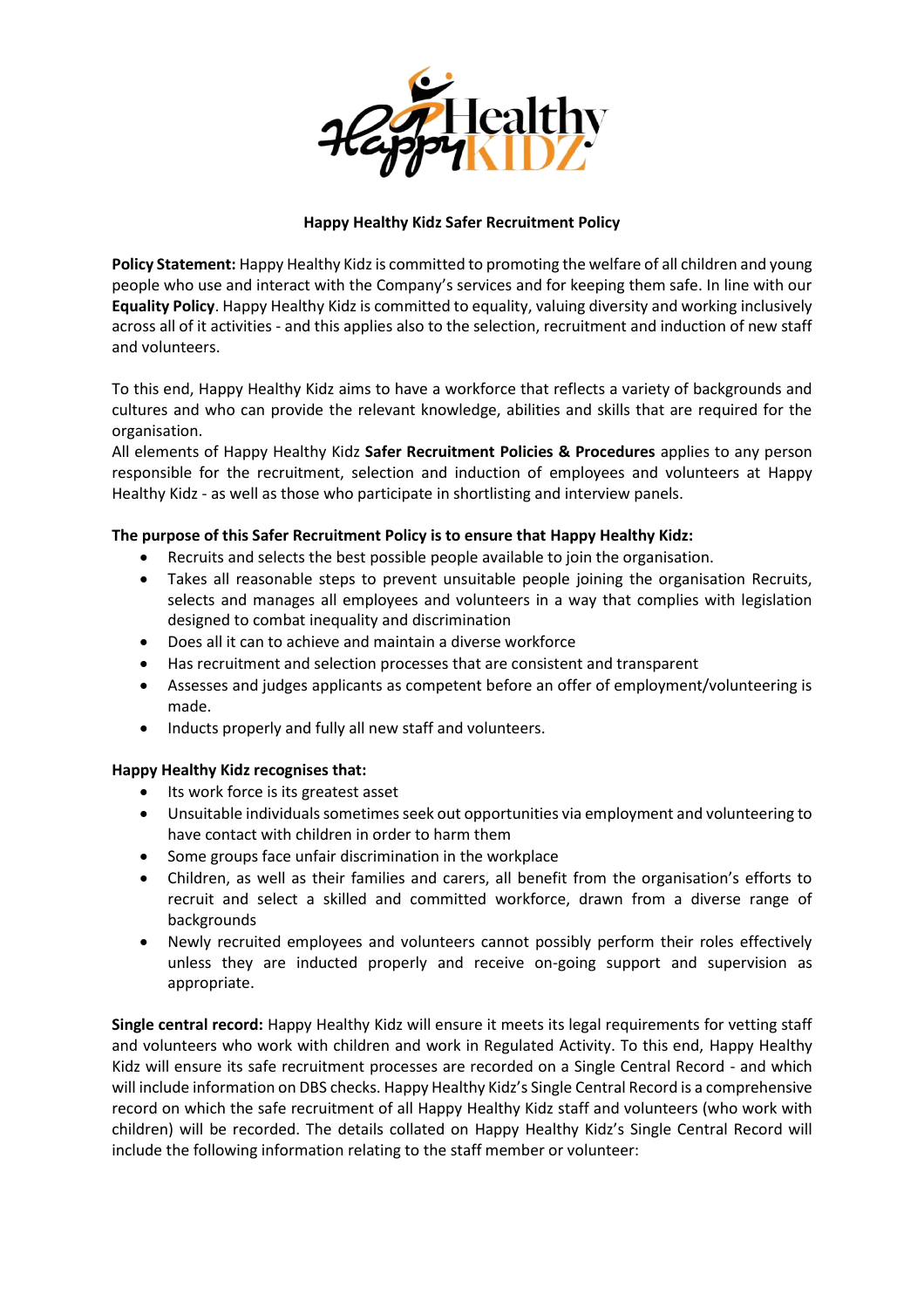

- **Identity details:** Including full name, full address, date of birth, date employment/volunteering commenced and ID verification details.
- **Role details:** Including job role, department and contract type.
- **Safeguarding qualifications:** Including copies of certificates, dates of safeguarding training and FAN number.
- **Vetting details:** Including dates of checks relating to DBS.
- **Right to work details:** Including types of evidence used to complete the check.
- **Self-declarations:** Where these are required.
- **Referencing details:** Including when references were requested and received and who checked them.
- **Leaver details:** Including dates, exit interviews and whether references have been issued.

Where a Happy Healthy Kidz staff member or volunteer leaves the organisation - as a consequence of a safeguarding concern, complaint or allegation - the Single Central Record will record this event. Happy Healthy Kidz will always have taken advice in line with Happy Healthy Kidz's Child Protection Procedures in these circumstances prior to this happening.

# **Happy Healthy Kidz uses the Single Central Record to support its Safer Recruitment of Staff and Volunteers.**

# **Safer Recruitment Procedure**

**To implement this Safer Recruitment Policy, Happy Healthy Kidz will commit to undertake each part of the following procedure whenever it seeks to recruit to fill a vacancy:** 

| 1. | <b>Job Description</b>  | For every vacancy, prior to commencing advertising, Happy Healthy                                                                                                                                                                                                           |
|----|-------------------------|-----------------------------------------------------------------------------------------------------------------------------------------------------------------------------------------------------------------------------------------------------------------------------|
|    |                         | Kidz will produce a clear job description outlining the tasks that the                                                                                                                                                                                                      |
|    |                         | successful applicant will be required to undertake.                                                                                                                                                                                                                         |
| 2. | <b>Role Profile</b>     | For every vacancy, prior to commencing advertising, Happy Healthy                                                                                                                                                                                                           |
|    |                         | Kidz will produce a clear role profile which will detail the skills that the<br>successful applicant will be expected to have.                                                                                                                                              |
| 3. | <b>Application Form</b> | Happy Healthy Kidz does not believe that CV's are the best way to<br>accurately assess applicants, as a consequence of the varying nature<br>of the information provided on them.                                                                                           |
|    |                         | Therefore, every applicant will be required to complete the<br>Company's standard application form to enable them to be<br>considered for the role. The completed application form will be used<br>to initially assess the applicant's suitability for the role advertised. |
|    |                         | The use of a standard application form will enable Happy Healthy Kidz<br>to more easily compare the experience and skills of job applicants and<br>will ensure that all the important and relevant information is collected<br>consistently.                                |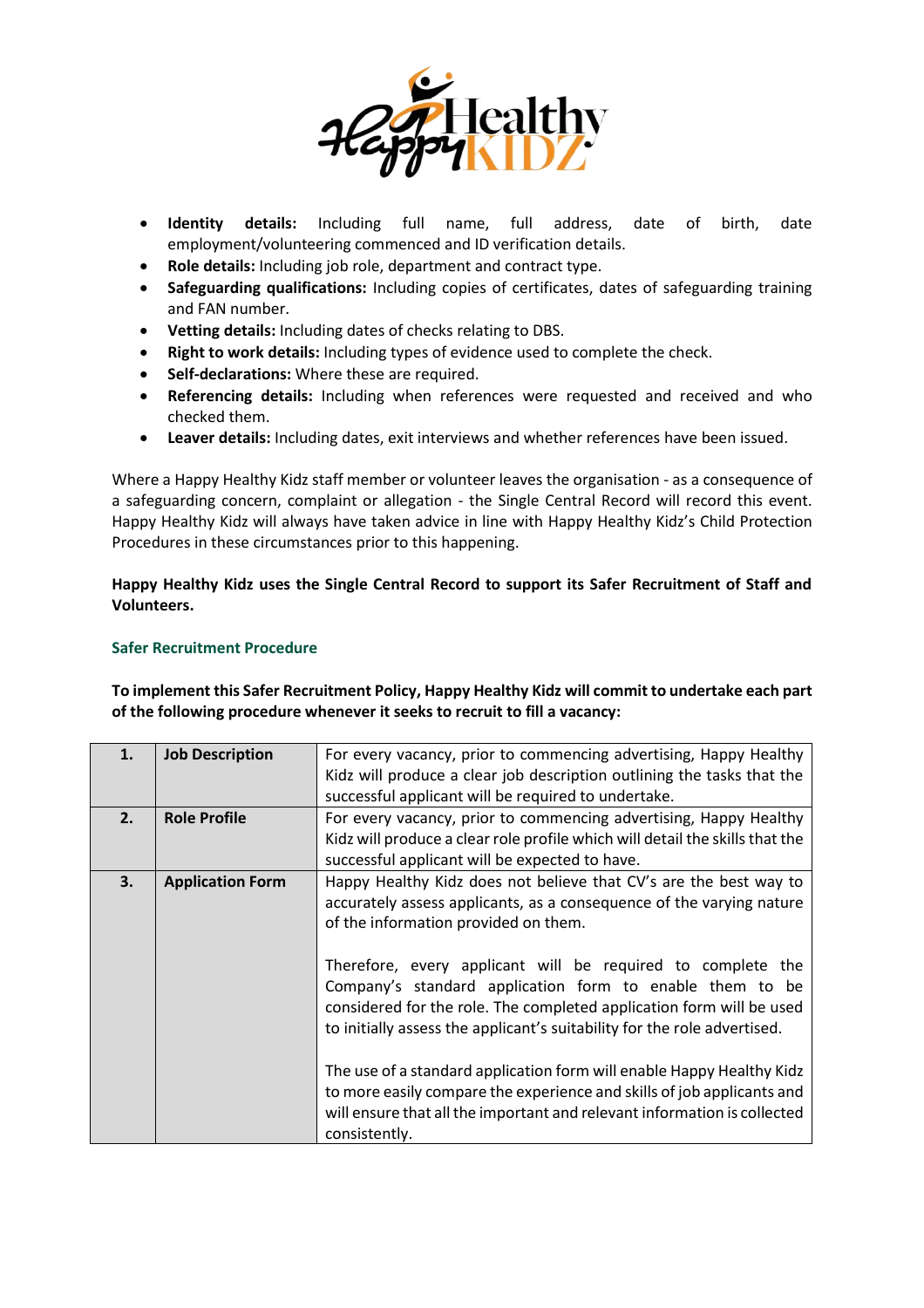

| 4.  | <b>Child Protection</b>     | Every advertisement will make it clear that Happy Healthy Kidz has a       |
|-----|-----------------------------|----------------------------------------------------------------------------|
|     | and safeguarding            | commitment to safeguarding and protecting children. To this end,           |
|     | awareness                   | every job applicant will receive Happy Healthy Kidz's Child Protection     |
|     |                             | Policy statement as part of the Company's job application pack.            |
| 5.  | <b>Shortlisting for</b>     | All shortlisting for interviews will be carried out by more than one       |
|     | interview                   | person and will be against the job description, role profile and Happy     |
|     |                             | Healthy Kidz's standard application form.                                  |
| 6.  | <b>Face to Face</b>         | All short-listed applicants will be required to undergo a face-to-face     |
|     | <b>Interviews</b>           | interview with at least two interviewers present. At the interview,        |
|     |                             | pre-prepared and clear questions will be asked in pursuit of selecting     |
|     |                             | the most suitable person for the vacancy.                                  |
| 7.  | Questioning                 | Every applicant that is interviewed will be asked specifically whether     |
|     |                             | they have any criminal convictions, cautions, other legal restrictions     |
|     |                             | or pending cases that might affect their suitability to work with          |
|     |                             | children.                                                                  |
| 8.  | <b>ID Checks</b>            | Every applicant that is invited to an interview will be required to bring  |
|     |                             | original photographic identification - as well as one other form of        |
|     |                             | identification - which will be from the prescribed list of acceptable      |
|     |                             | photographic identification required for a Disclosure & Barring            |
|     |                             | Service (DBS) check.                                                       |
| 9.  | <b>Qualifications &amp;</b> | Where qualifications and/or certificates are a condition of                |
|     | certificates                | employment, applicants will be required to demonstrate (prior to           |
|     |                             | being made a conditional offer of employment) that they actually           |
|     |                             | hold any relevant qualifications/certificates that they say they have.     |
|     |                             |                                                                            |
|     |                             | This will be achieved by requiring applicants to produce the original      |
|     |                             | documents or through providing the required information to enable          |
|     |                             | verification to be made with the awarding body or establishment that       |
|     |                             | provided the training.                                                     |
| 10. | <b>DBS Check</b>            | Every applicant who is made a conditional offer of employment (and         |
|     |                             | where the post requires them to possess one) will be required to           |
|     |                             | undergo an enhanced DBS check which proves satisfactory to Happy           |
|     |                             | Healthy Kidz.                                                              |
|     |                             |                                                                            |
|     |                             | If the job role involves regulated activity, the DBS check will also       |
|     |                             | include a check against the barred list. All new staff and volunteers in   |
|     |                             | posts requiring any level of DBS check will be required to subscribe to    |
|     |                             | the DBS online update service.                                             |
| 11. | <b>References</b>           | conditional<br>offer<br>who<br>made<br>applicant<br>of<br>Every<br>is<br>a |
|     |                             | employment/volunteering will have a minimum of two references              |
|     |                             | (covering the last five years of employment) taken up.                     |
|     |                             |                                                                            |
|     |                             | The reference will specifically enquire from the referee whether the       |
|     |                             | individual is considered suitable to work with children.                   |